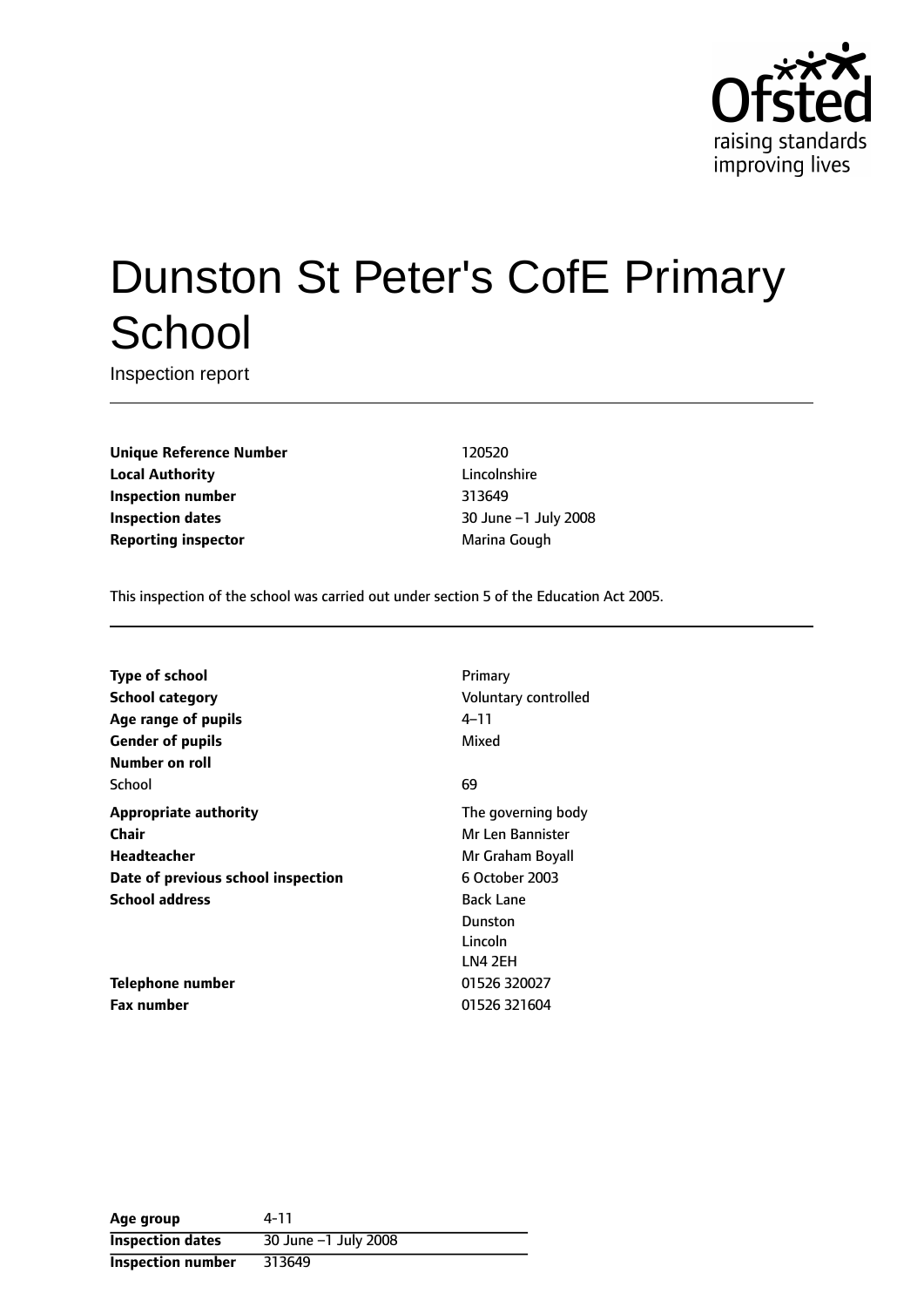.

© Crown copyright 2008

#### Website: www.ofsted.gov.uk

This document may be reproduced in whole or in part for non-commercial educational purposes, provided that the information quoted is reproduced without adaptation and the source and date of publication are stated.

Further copies of this report are obtainable from the school. Under the Education Act 2005, the school must provide a copy of this report free of charge to certain categories of people. A charge not exceeding the full cost of reproduction may be made for any other copies supplied.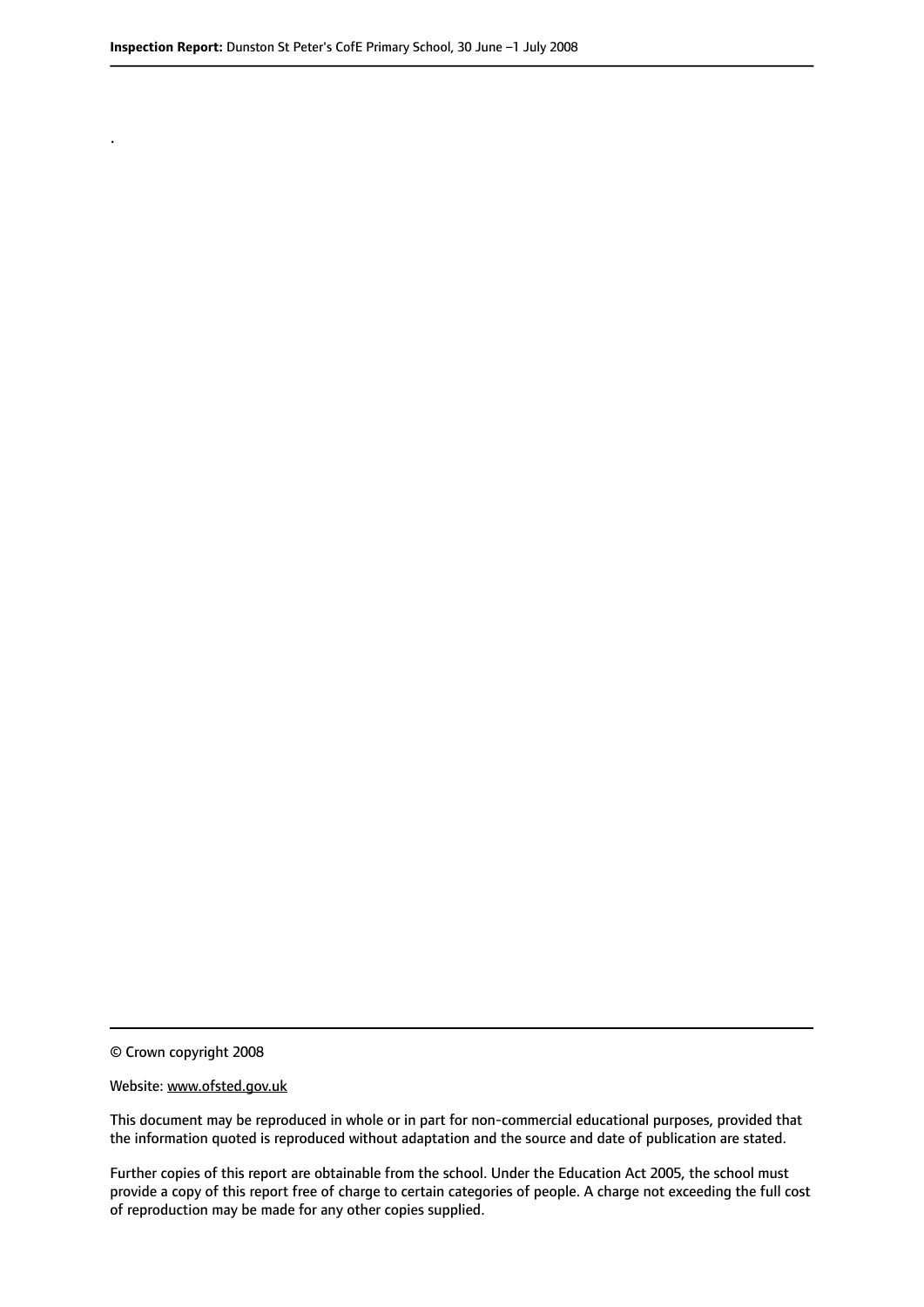# **Introduction**

The inspection was carried out by one Additional Inspector.

## **Description of the school**

The school is much smaller than other primary schools nationally. Since the last inspection the number of pupils on roll has risen by 50% and the school is now almost at full capacity. A higher than average proportion of pupils join the school during Key Stage 2. Almost all pupils are White British. The percentage of pupils who have learning difficulties is average, but the school has a higher than average number of pupils who have statements of special educational need. The school has achieved a number of awards over recent years, including the Activemark, Healthy Schools Award, Young Enterprise Award and Bronze Eco Award.

#### **Key for inspection grades**

| Grade 1 | Outstanding  |
|---------|--------------|
| Grade 2 | Good         |
| Grade 3 | Satisfactory |
| Grade 4 | Inadequate   |
|         |              |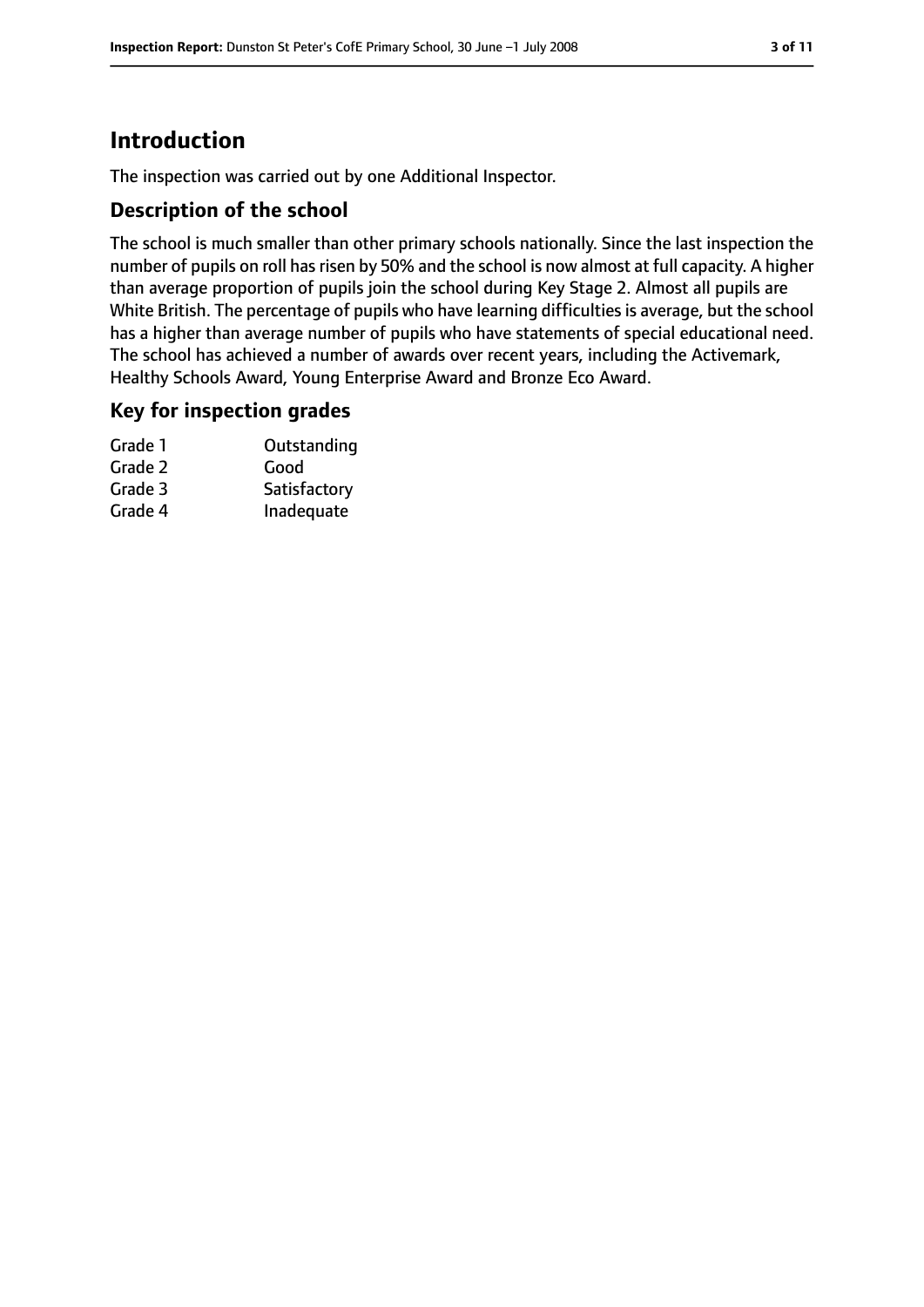# **Overall effectiveness of the school**

#### **Grade: 1**

This is an outstanding school that knows its strengths and relative weaknesses very well. It has made excellent progress since its last inspection. Under the inspirational leadership of the headteacher, the school has flourished over recent years. Staff and governors have worked closely together to raise standards and improve provision through a rigorous process of self-evaluation. The school gives excellent value for money.

From their very different individual starting points in Reception and in later years, pupils achieve extremely well and make excellent progress. Standards are usually above average by the end of Year 6 in English, mathematics and science. The school has a deservedly excellent reputation for the way it meets the needs of pupils with learning difficulties. Pupils with statements of special educational need do particularly well because of the high levels of staffing and the very positive way in which pupils support one another. Pupils who join the school at different times in the year make excellent progress. These pupils are given additional support to enable them to settle in quickly and to ensure that work reflects their individual needs.

The sense of community within the school is very strong, and pupils of all ages thrive within a culture that celebrates achievement and effort. Pupils' behaviour is excellent, and pupils of all ages thoroughly enjoy their learning. They have very good social skills and are used to working in teams, considering the views of others, and reaching a compromise when necessary. These qualities, together with their good basic skills, mean that pupils are exceptionally well prepared for the next stage of their education. Teaching is excellent, and has many strengths. Teachers match work extremely well to pupils' different needs, so that all pupils can learn and make rapid progress. Very good use is made of assessment information to guide lesson planning, and in English, pupils receive excellent guidance about how to improve their work further. The practice of pupils using criteria for measuring their progress and success in mathematics is not as consistent as it is in English.

The school provides a good curriculum for all pupils that is enriched by an excellent range of additional learning activities, such as after school clubs and visits to places of interest. However, although all subjects are taught, the teaching time is not always fairly distributed and the long morning teaching sessions are not always used to maximum advantage. Levels of care, support and guidance are excellent, and staff and governors pay excellent attention to all matters of health and safety. The safeguarding of children has a very high priority.

The headteacher provides outstanding leadership for the school. He has paced change very well over recent years, so that much has been achieved without the small staff becoming over-burdened. His outward looking philosophy means that this small school is not isolated or insular. The school's involvement in the 'Network for Learning' and local cluster of schools has been instrumental in providing excellent opportunities for the pupils, staff and governors to work with other schools and in widening their horizons. The governing body plays an outstanding part in the leadership and management of the school. Governors are forward thinking and experienced, and they bring a wealth of different expertise to the school.

## **Effectiveness of the Foundation Stage**

#### **Grade: 1**

The provision for Reception children is excellent. The children's attainment when they join the school in the Reception class is very variable, ranging from occasionally above average in some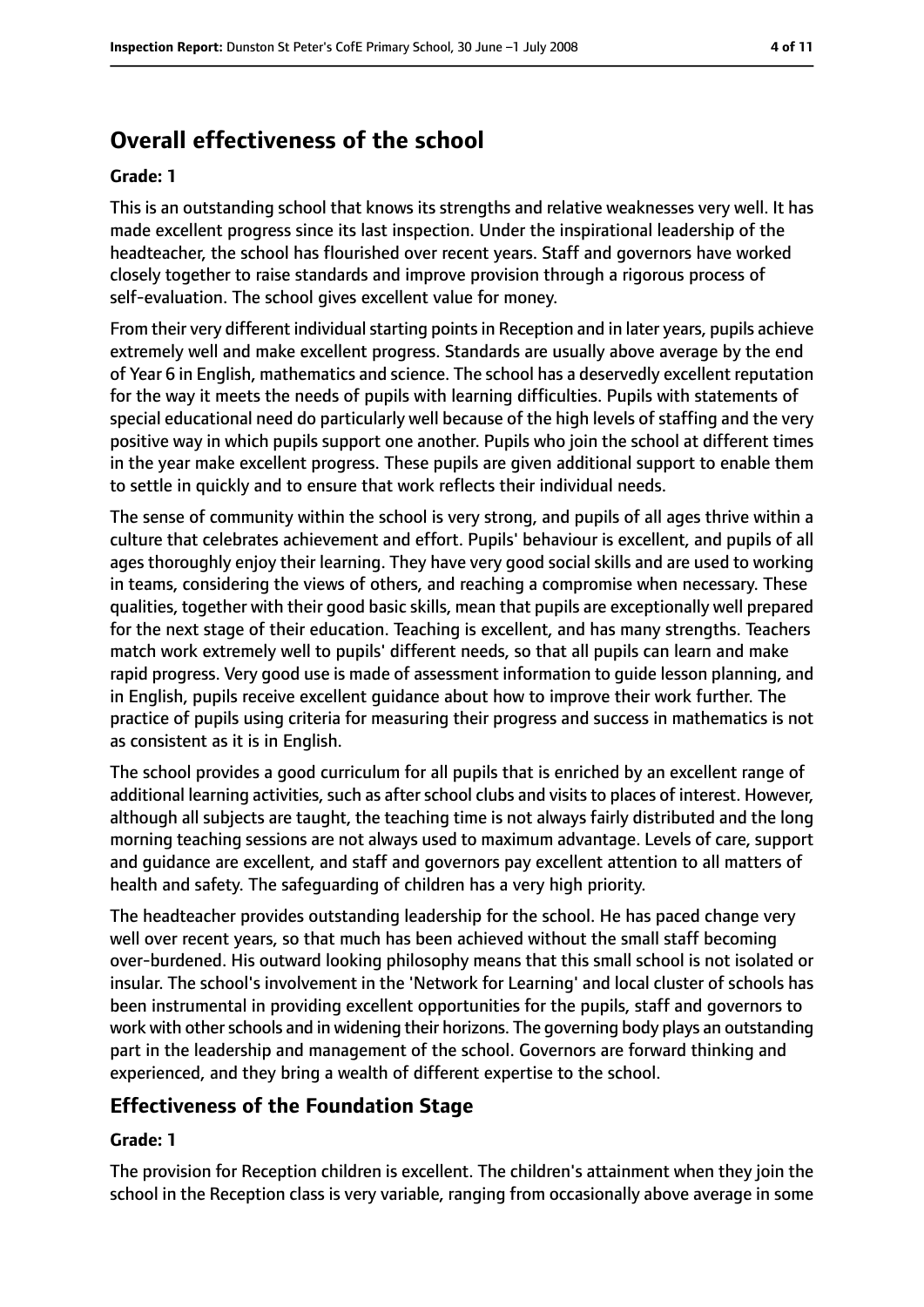years to below average in others. Children make excellent progress in their first year in school. The attainment of the current group of Reception children was broadly average when they started school. They are on course to attain above the levels expected for their age by the time they move into Year 1. They enjoy taking part in a range of excellent activities that capture their enthusiasm for learning. The curriculum is excellent. There is a really good mix of free and structured play activities, which encourage the children to learn, practise and master new skills. Teaching has many outstanding features, including the excellent use of ongoing assessments to ensure that children are fully stretched. Since the last inspection, the school has developed an excellent outside learning environment that is used to maximum effect.

## **What the school should do to improve further**

- Make better use of the available teaching time in the long morning session.
- Improve the pupils' knowledge of their learning in mathematics.

# **Achievement and standards**

#### **Grade: 1**

Pupils of all ages and abilities make excellent progress as they move through the school. The attainment of the current Year 2 group is above average and pupils achieve very well. The attainment of the current Year 6 group is above average showing excellent progress for this small group that contains a high percentage of pupils who have learning difficulties and a high number of pupils who have joined the school part way through Key Stage 2. Throughout the school, the most able pupils are fully extended by their involvement in various gifted and talented initiatives. Pupils with learning difficulties receive excellent support from experienced staff so that they are able to take a full and active part in all activities, and make the progress of which they are capable. Pupils who arrive at different times of the year achieve exceptionally well because the school has a finely tuned and up to date tracking system that enables staff to keep a constant check on the performance and progress of all individuals. Staff are quick to spot any pupil who is experiencing difficulties or is not making the expected progress and immediate action is taken to put matters right. This excellent use of assessment is instrumental in ensuring that all pupils achieve their best.

# **Personal development and well-being**

#### **Grade: 1**

Pupils' behaviour and attitudes are excellent. Pupils have high levels of enthusiasm, a thirst for learning, and confidence in their ability to master new skills. Pupils are very accepting and tolerant of those who have difficulties with aspects of their learning or behaviour. The pupils' spiritual, moral, social and cultural development is excellent. Through the 'Network for Learning', pupils have recently taken part in a celebration of African arts, working with other local schools and African artists. There are many opportunities for pupils to help those less fortunate than themselves, and inter-school sports events help them to learn how to enjoy the thrill of victory and graciously accept the disappointment of defeat. Pupils have a very strong understanding of how to be healthy and safe, and talk with maturity about ways in which they can achieve a healthy lifestyle. Work linked to the recently gained Young Enterprise Award has given pupils a real insight into the world of business and has spurred them on to open up their own savings bank. Pupils have experience of organising aspects of school life and value the opportunity to express their views through the school council. Pupils of all ages thoroughly enjoy coming to school and so attendance is well above the national average.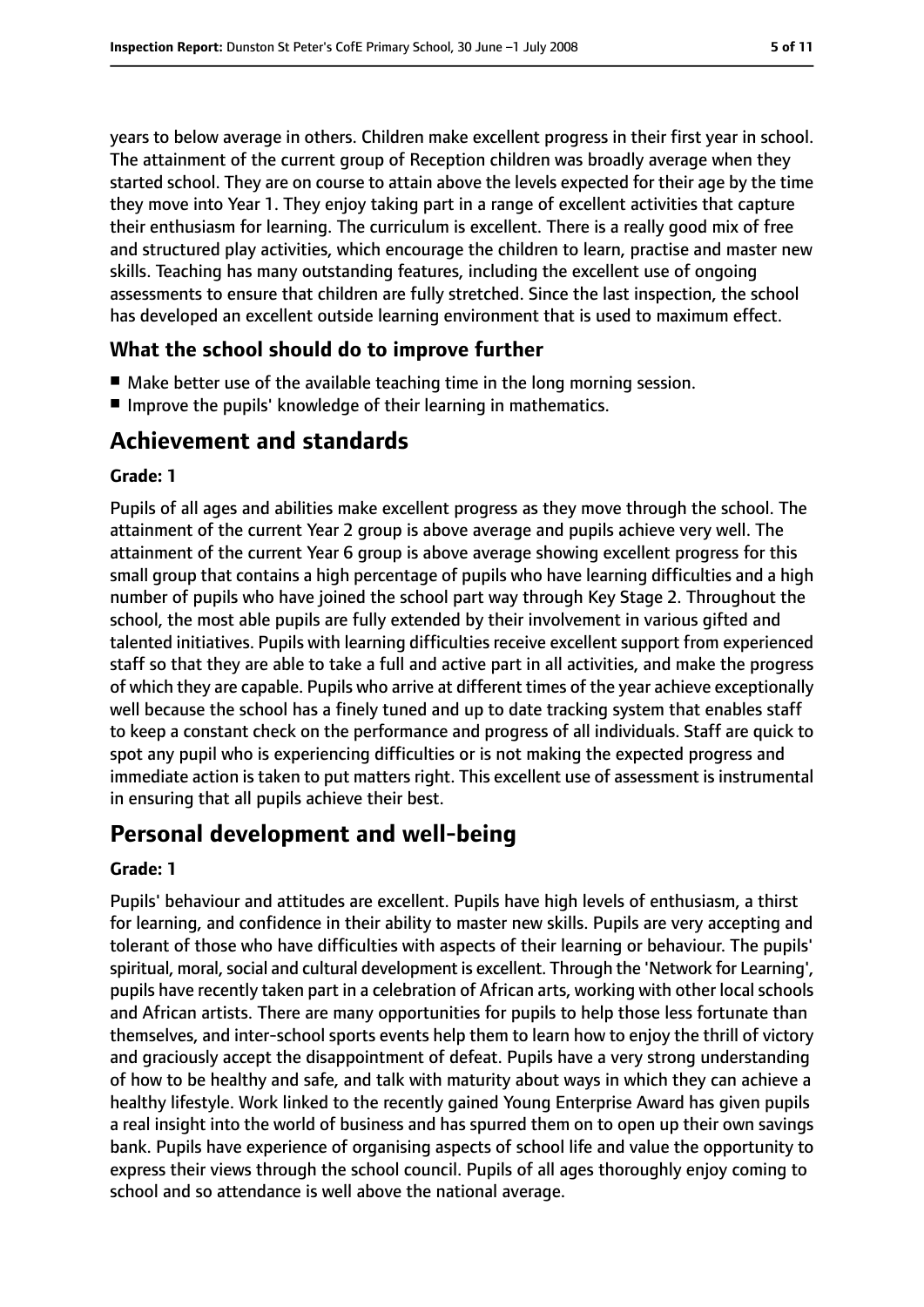# **Quality of provision**

# **Teaching and learning**

#### **Grade: 1**

Teaching is often outstanding because of the skilful way in which teachers manage and organise mixed-age classes so that they can effectively meet the individual needs of the most and least able pupils. Lessons are very well planned, and are based on thorough assessments of what the pupils already know and can do. Questions are probing, stretching pupils fully, and are used to check their understanding. Resources are used extensively to enliven learning and do much to strengthen pupils' understanding. Throughout the school, excellent use is made of the well-trained and experienced teaching assistants who unobtrusively give individual support where it is needed, and make ongoing observations of pupils' progress. Pupils enjoy learning and are not afraid of making mistakes. They are responsive and enthusiastic and highly self-motivated. The use of information and communication technology is a strength of both teaching and learning and does much to bring subjects to life for the pupils.

#### **Curriculum and other activities**

#### **Grade: 2**

In Key Stages 1 and 2, the curriculum is good. It meets statutory requirements and good attention is given to the development of key literacy and numeracy skills. However, the available teaching time in the long morning sessions is not always used to best advantage with some over-long English and mathematics sessions taking time away from other subjects. French is taught in all classes and is a popular subject. The programme for personal, social and health education and citizenship is excellent, and does much to boost the pupils' social, emotional and moral development. The school provides an excellent range of extra-curricular activities, including the immensely popular yoga sessions, which impact significantly on pupils' spiritual awareness as they consider the beauty of nature and the value of peace and tranquillity.

#### **Care, guidance and support**

#### **Grade: 1**

The school provides excellent levels of care, guidance and support. Pupils know they can approach any adult for help, and benefit from the additional support of a designated 'pastoral carer'. Governors and staff place the highest priority on ensuring that pupils are safe and constantly seek out training that will further enhance their skills and raise their awareness of safeguarding issues. Excellent systems are in place to ensure that regular health and safety checks are carried out. Pupils receive excellent guidance about how they can improve their work further overall so that they can reach their potential. In English, pupils are able to explain how they can improve their work further and use given criteria well to evaluate the quality of their own work. This level of guidance has only just been introduced in mathematics, and so pupils are not yet as knowledgeable about what they need to do to achieve higher levels in their work.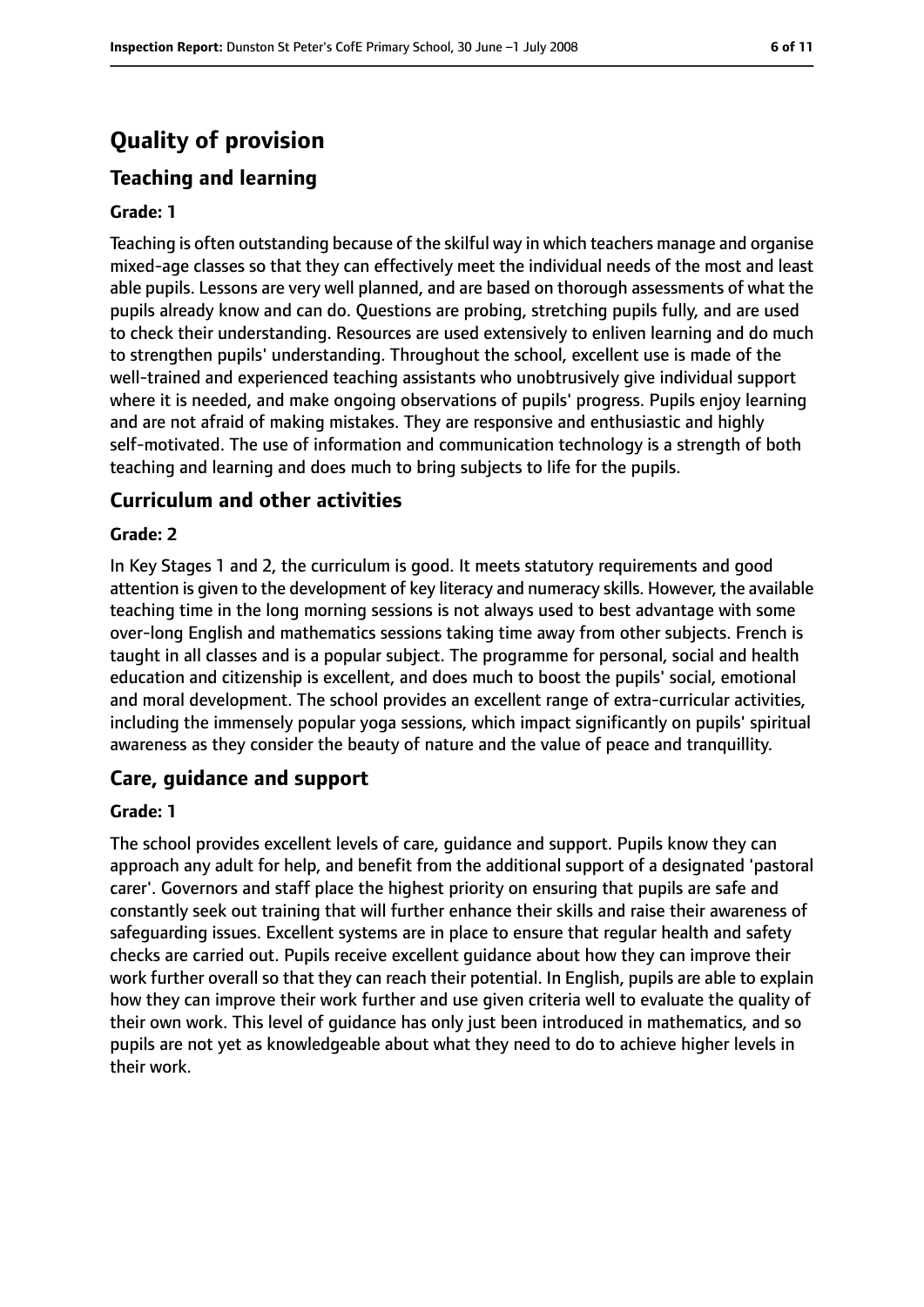# **Leadership and management**

#### **Grade: 1**

The leadership and management of the school are outstanding. Although this is a small school, it has extremely wide horizons and is constantly looking for its next challenge. The headteacher very successfully combines his teaching commitment with his management responsibilities and leads very much from the front. The school is innovative, and this is reflected in the intranet the governors have set up to enable them to gain access to the school diary, meeting notes and policy documents. Governors are very proactive and are fully involved with the staff in the process of school development planning. Rigorous monitoring by the headteacher and governors has led to the school having a very clear picture of its relative strengths and weaknesses. The school's capacity for further improvement is excellent because of the high rate of improvement to date and shared commitment and enthusiasm of staff and governors.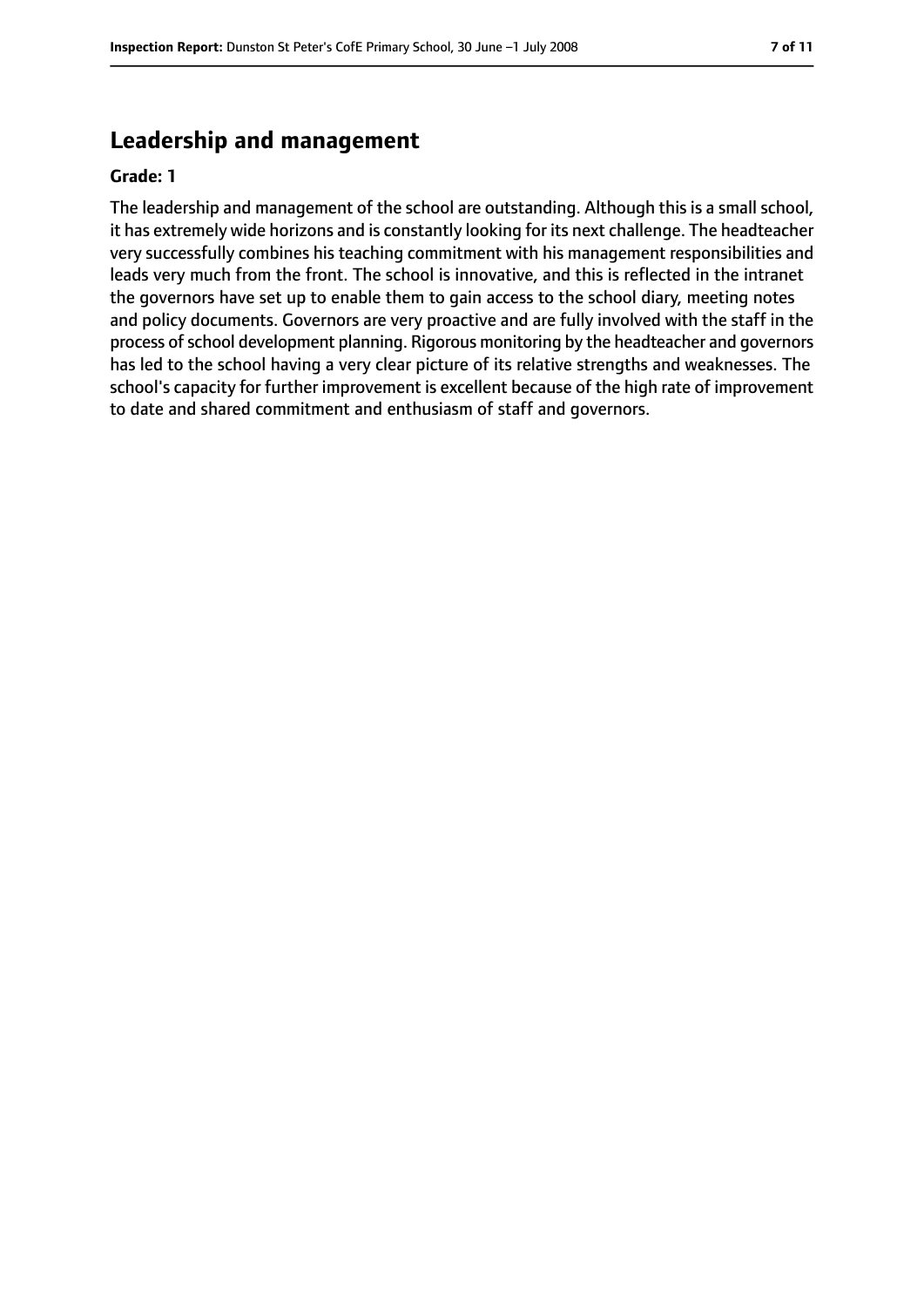**Any complaints about the inspection or the report should be made following the procedures set out in the guidance 'Complaints about school inspection', which is available from Ofsted's website: www.ofsted.gov.uk.**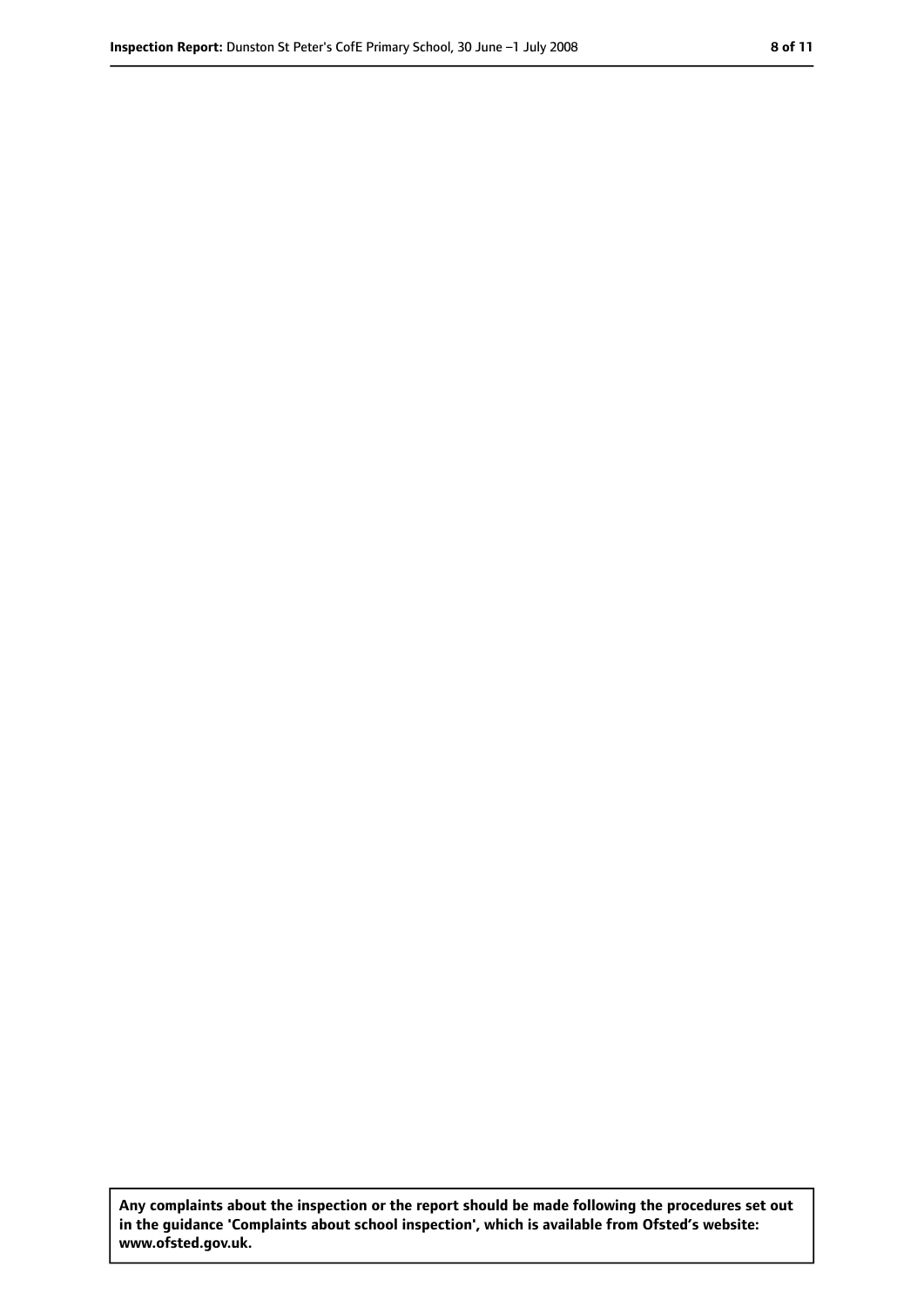# **Inspection judgements**

| $\dot{ }$ Key to judgements: grade 1 is outstanding, grade 2 good, grade 3 satisfactory, and | School         |
|----------------------------------------------------------------------------------------------|----------------|
| arade 4 inadequate                                                                           | <b>Overall</b> |

# **Overall effectiveness**

| How effective, efficient and inclusive is the provision of education, integrated<br>care and any extended services in meeting the needs of learners? |     |
|------------------------------------------------------------------------------------------------------------------------------------------------------|-----|
| Effective steps have been taken to promote improvement since the last<br>inspection                                                                  | Yes |
| How well does the school work in partnership with others to promote learners'<br>well-being?                                                         |     |
| The effectiveness of the Foundation Stage                                                                                                            |     |
| The capacity to make any necessary improvements                                                                                                      |     |

## **Achievement and standards**

| How well do learners achieve?                                                                               |  |
|-------------------------------------------------------------------------------------------------------------|--|
| The standards <sup>1</sup> reached by learners                                                              |  |
| How well learners make progress, taking account of any significant variations between<br>groups of learners |  |
| How well learners with learning difficulties and disabilities make progress                                 |  |

## **Personal development and well-being**

| How good is the overall personal development and well-being of the<br>learners?                                  |  |
|------------------------------------------------------------------------------------------------------------------|--|
| The extent of learners' spiritual, moral, social and cultural development                                        |  |
| The extent to which learners adopt healthy lifestyles                                                            |  |
| The extent to which learners adopt safe practices                                                                |  |
| How well learners enjoy their education                                                                          |  |
| The attendance of learners                                                                                       |  |
| The behaviour of learners                                                                                        |  |
| The extent to which learners make a positive contribution to the community                                       |  |
| How well learners develop workplace and other skills that will contribute to<br>their future economic well-being |  |

## **The quality of provision**

| How effective are teaching and learning in meeting the full range of the<br>learners' needs?          |  |
|-------------------------------------------------------------------------------------------------------|--|
| How well do the curriculum and other activities meet the range of needs<br>and interests of learners? |  |
| How well are learners cared for, quided and supported?                                                |  |

 $^1$  Grade 1 - Exceptionally and consistently high; Grade 2 - Generally above average with none significantly below average; Grade 3 - Broadly average to below average; Grade 4 - Exceptionally low.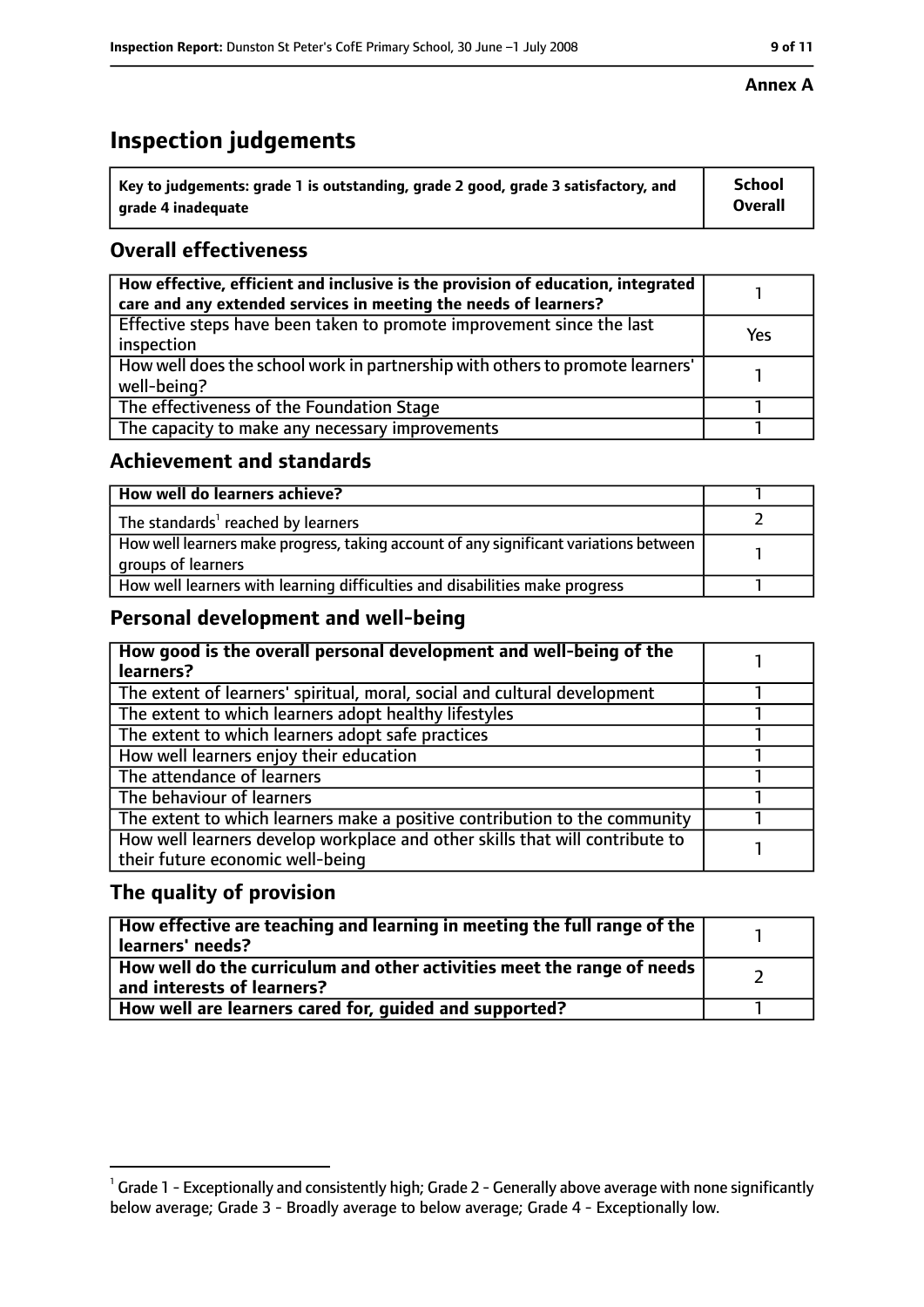#### **Annex A**

# **Leadership and management**

| How effective are leadership and management in raising achievement<br>and supporting all learners?                                              |           |
|-------------------------------------------------------------------------------------------------------------------------------------------------|-----------|
| How effectively leaders and managers at all levels set clear direction leading<br>to improvement and promote high quality of care and education |           |
| How effectively leaders and managers use challenging targets to raise standards                                                                 |           |
| The effectiveness of the school's self-evaluation                                                                                               |           |
| How well equality of opportunity is promoted and discrimination tackled so<br>that all learners achieve as well as they can                     |           |
| How effectively and efficiently resources, including staff, are deployed to<br>achieve value for money                                          |           |
| The extent to which governors and other supervisory boards discharge their<br>responsibilities                                                  |           |
| Do procedures for safequarding learners meet current government<br>requirements?                                                                | Yes       |
| Does this school require special measures?                                                                                                      | <b>No</b> |
| Does this school require a notice to improve?                                                                                                   | No        |